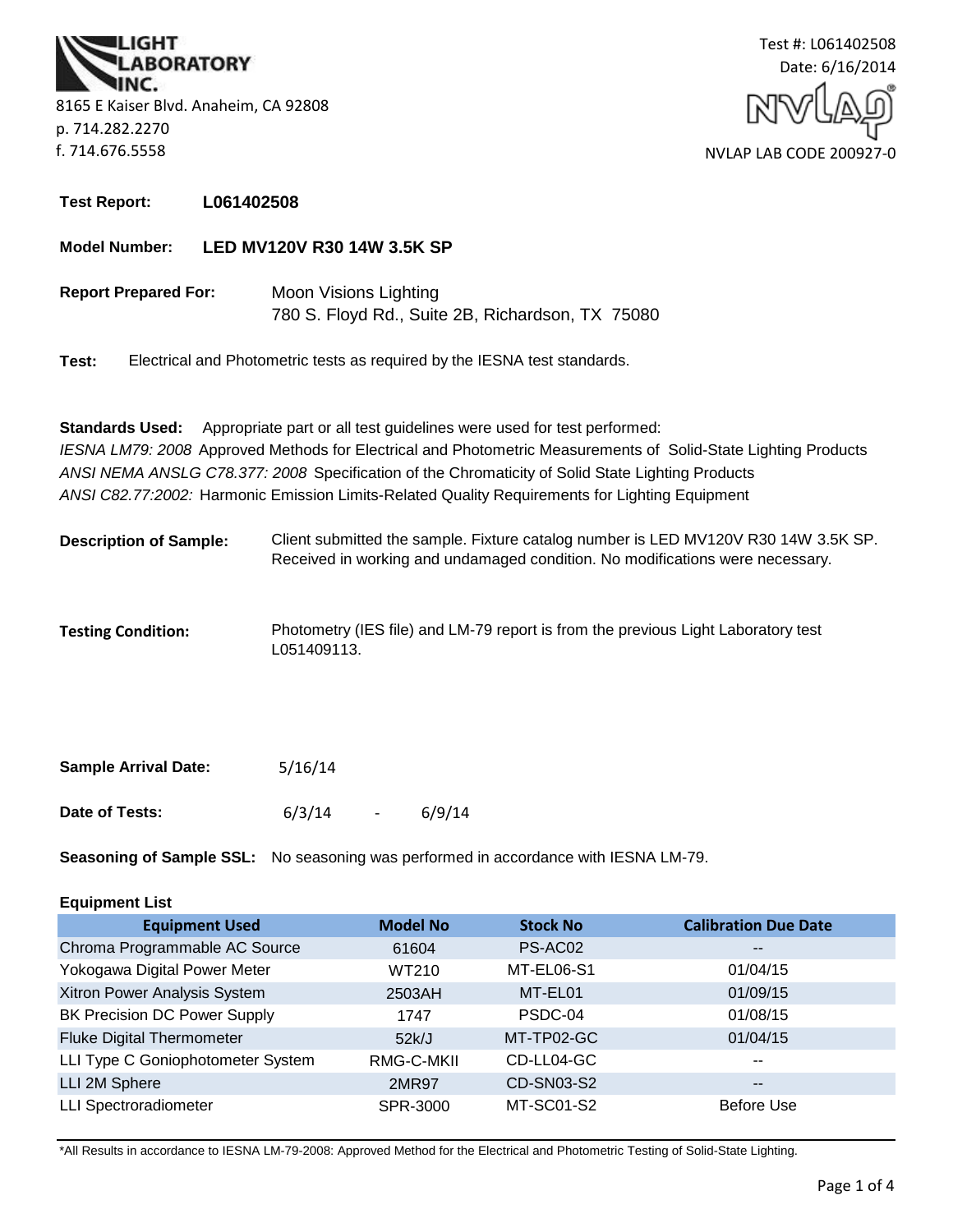

8165 E Kaiser Blvd. Anaheim, CA 92808 p. 714.282.2270 f. 714.676.5558



NVLAP LAB CODE 200927-0

| <b>LM-79 Test Summary</b>                |                            |
|------------------------------------------|----------------------------|
| <b>Manufacturer:</b>                     | Moon Visions Lighting      |
| <b>Model Number:</b>                     | LED MV120V R30 14W 3.5K SP |
| <b>LAMPCAT:</b>                          | N/A                        |
| <b>Driver Model Number:</b>              | N/A                        |
| <b>Total Lumens:</b>                     | 1269.92                    |
| Input Voltage (VAC/60Hz):                | 120.00                     |
| <b>Input Current (Amp):</b>              | 0.13                       |
| Input Power (W):                         | 13.39                      |
| <b>Input Power Factor:</b>               | 0.86                       |
| Total Harmonic Distortion @ 120V(%): 13% |                            |
| Total Harmonic Distortion @ 277V(%): N/A |                            |
| <b>Efficacy:</b>                         | 95                         |
| <b>Color Rendering Index (CRI):</b>      | 82                         |
| <b>Correlated Color Temperature (K):</b> | 3571                       |
| <b>Chromaticity Coordinate x:</b>        | 0.4021                     |
| <b>Chromaticity Coordinate y:</b>        | 0.3907                     |
| Ambient Temperature (°F):                | 77.0                       |
| <b>Stabilization Time (Hours):</b>       | 0:35                       |
| <b>Total Operating Time (Hours):</b>     | 1:20                       |
| Off State Power(W):                      | 0.00                       |



FIG.1 LUMINAIRE

\*All Results in accordance to IESNA LM-79-2008: Approved Method for the Electrical and Photometric Testing of Solid-State Lighting.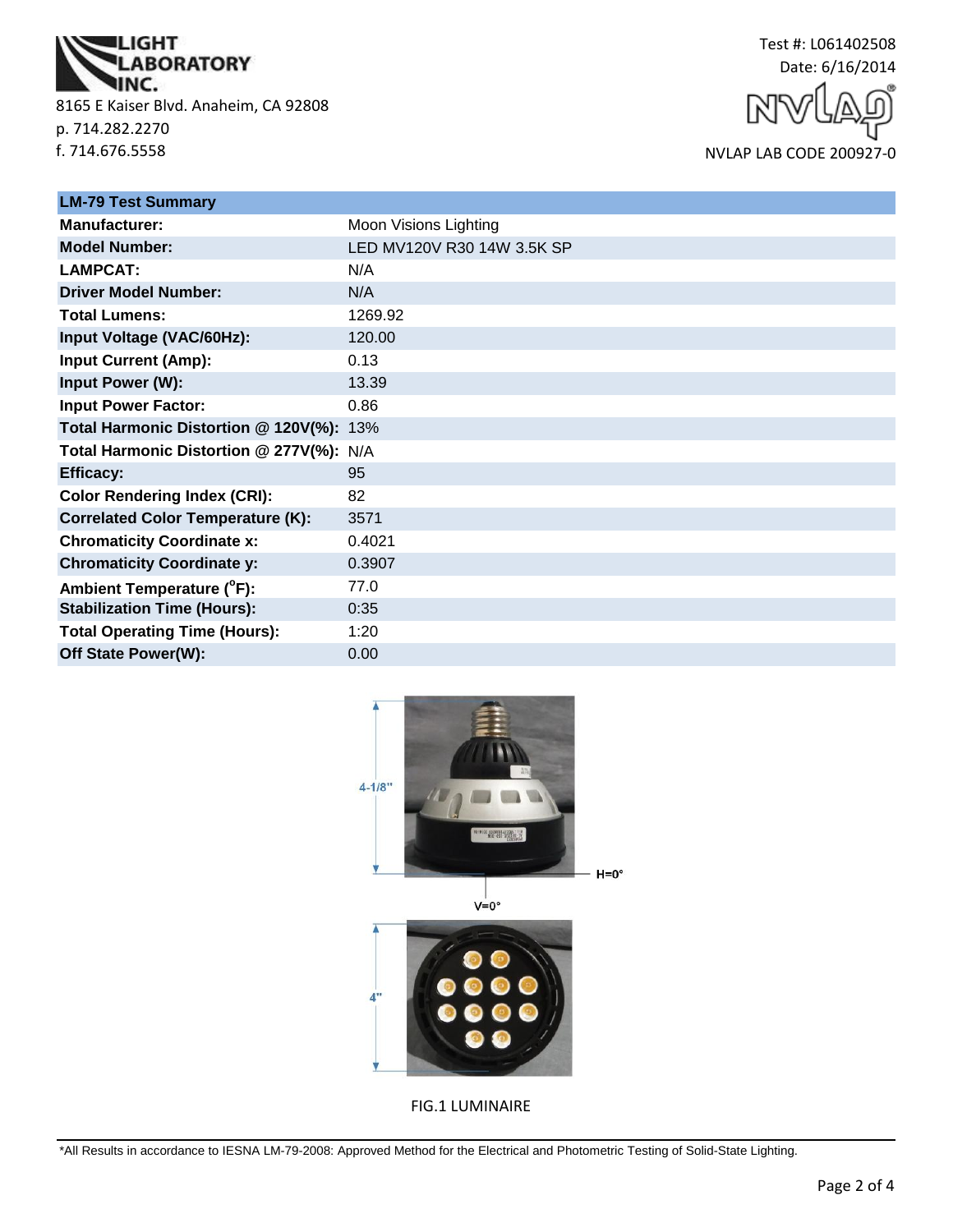\*All Results in accordance to IESNA LM-79-2008: Approved Method for the Electrical and Photometric Testing of Solid-State Lighting.



**CRI & CCT**

**x** 0.4021



| ∸∙∽<br>Percent Output<br>0.8<br>0.6<br>0.4<br>0.2                                    |           |     |        |     |        |     |        |     |        |     |        |
|--------------------------------------------------------------------------------------|-----------|-----|--------|-----|--------|-----|--------|-----|--------|-----|--------|
| 0.0<br>380<br>430<br>480<br>530<br>580<br>630<br>680<br>730<br>780<br>Wavelength(nm) |           |     |        |     |        |     |        |     |        |     |        |
| Wavelength                                                                           | $W/m2$ nm | 440 | 0.0075 | 510 | 0.0092 | 580 | 0.0181 | 650 | 0.0120 | 720 | 0.0025 |
| 380                                                                                  | 0.0000    | 450 | 0.0165 | 520 | 0.0112 | 590 | 0.0184 | 660 | 0.0102 | 730 | 0.0019 |
| 390                                                                                  | 0.0000    | 460 | 0.0103 | 530 | 0.0125 | 600 | 0.0183 | 670 | 0.0084 | 740 | 0.0014 |
| 400                                                                                  | 0.0000    | 470 | 0.0059 | 540 | 0.0137 | 610 | 0.0177 | 680 | 0.0068 | 750 | 0.0011 |
| 410                                                                                  | 0.0001    | 480 | 0.0039 | 550 | 0.0149 | 620 | 0.0168 | 690 | 0.0054 | 760 | 0.0008 |
| 420                                                                                  | 0.0007    | 490 | 0.0046 | 560 | 0.0162 | 630 | 0.0154 | 700 | 0.0042 | 770 | 0.0006 |
| 430                                                                                  | 0.0026    | 500 | 0.0068 | 570 | 0.0172 | 640 | 0.0138 | 710 | 0.0033 | 780 | 0.0005 |

**Spectral Power**

f. 714.676.5558

0.6 0.8 1.0

## .IGHT **ABORATORY** INC. 8165 E Kaiser Blvd. Anaheim, CA 92808 p. 714.282.2270

Test #: L061402508 Date: 6/16/2014

NVLAP LAB CODE 200927-0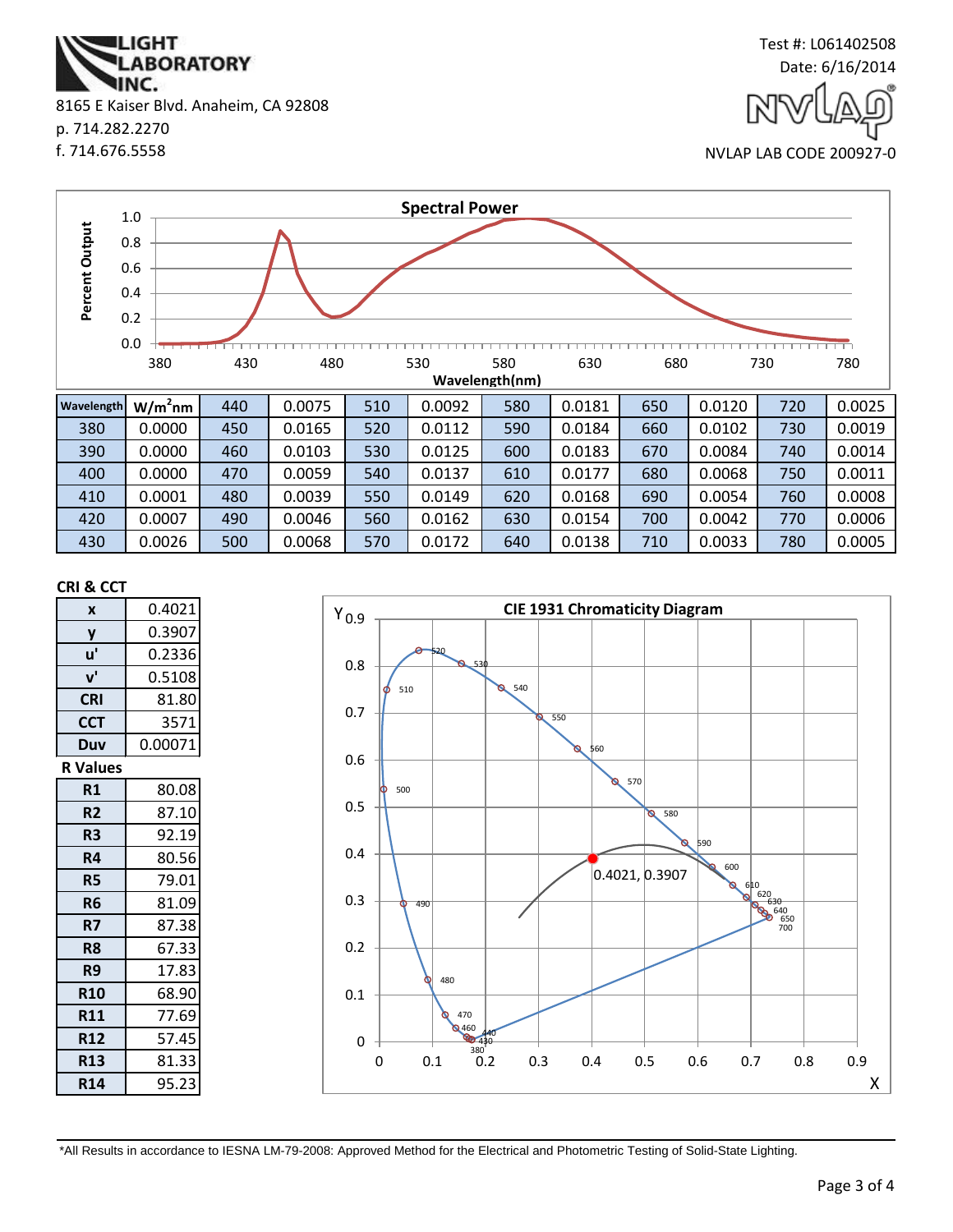



#### **Test Methods**

## **Photometric Measurements - Goniophotometer**

A Custom Light Laboratory Type C Rotating Mirror Goniophotometer was used to measure candelas(intensity) at each angle of distribution as defined by IESNA for the appropriate fixture type.

Ambient temperature is set to  $25^{\circ}$ C and is measured from the center of the fixture, within 1ft from the outside of the fixture. Temperature is maintained at  $25^{\circ}$ C throughout the testing process and the sample is stabilized for at least 30mins and longer as necessary for the sample to achieve stabilization.

Electrical measurements are measured using the listed equipment.

#### **Spectral Measurements - Integrating Sphere**

A Sensing Spectroradiometer SPR-3000, in conjunction with Light Laboratory 2 meter integrating sphere was used to measure chromaticity coordinates, correlated color temperature(CCT) and the color rendering index(CRI) for each sample.

Ambient temperature is set to  $25^{\circ}$ C and is measured from the center of the fixture, within 1ft from the outside of the fixture. Temperature is maintained at  $25^{\circ}$ C throughout the testing process and the sample is stabilized for at least 30mins and longer as necessary for the sample to achieve stabilization.

Electrical measurements are measured using the listed equipment.

Disclaimers:

This report must not be used by the customer to claim product certification, approval or endorsement by NVLAP, NIST or any agency of Federal Government.

Report Prepared by : Wilson Khounlavong

Test Report Released by:

UME

Jeff Ahn Steve Kang Engineering Manager **Contract Contract Contract Contract Contract Contract Contract Contract Contract Contract Contract Contract Contract Contract Contract Contract Contract Contract Contract Contract Contract Contract Con** 

*\*Attached are photometric data reports. Total number of pages: 8*

Test Report Reviewed by:

quels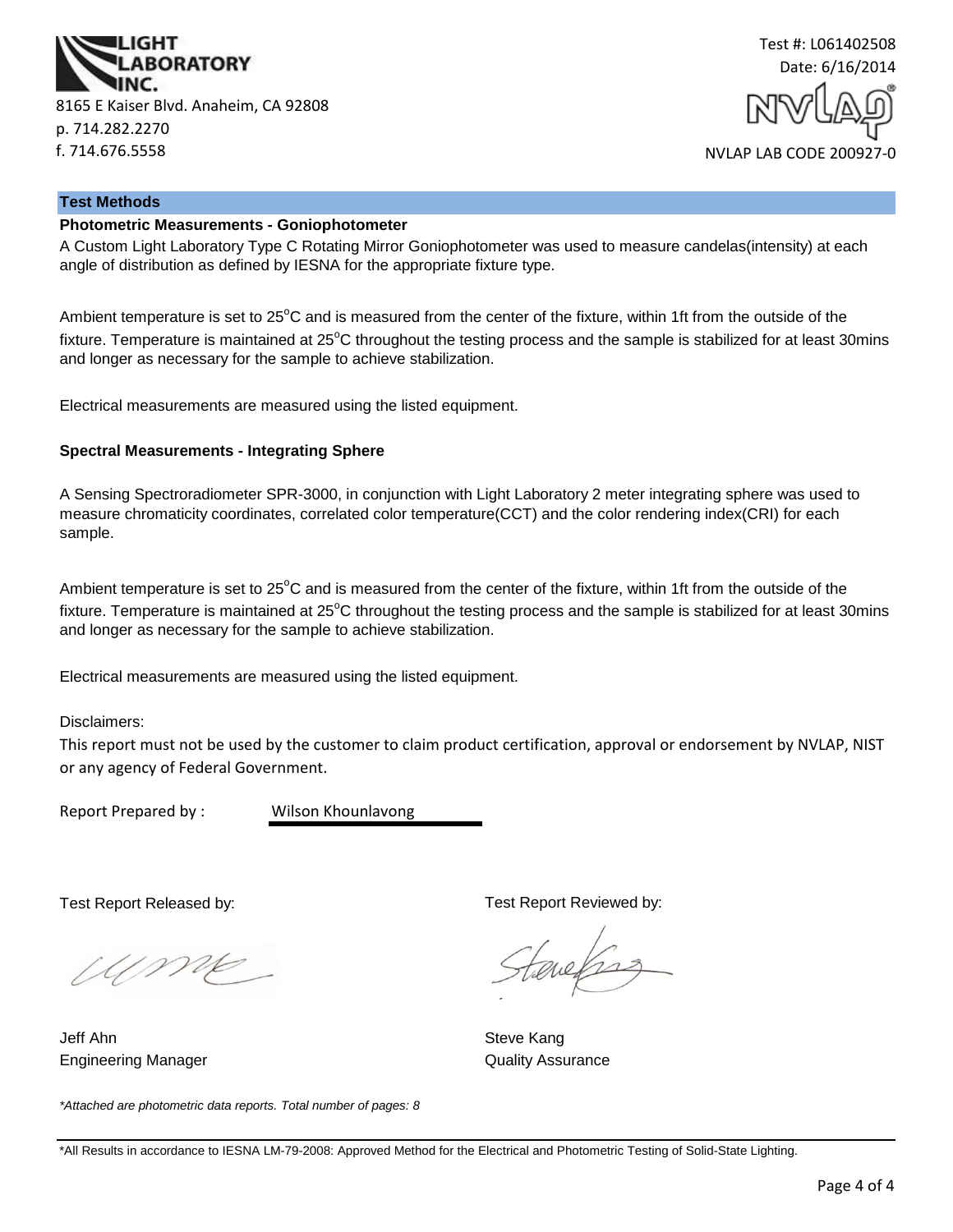**THQI. ABORATORY** 8165 E. Kaiser Blvd. Anaheim, CA 92808 p. 714.282.2270 f. 714.676.5558

# **Photometric Test Report**

## **IES FLOOD REPORT PHOTOMETRIC FILENAME : L061402508.IES**

#### **DESCRIPTIVE INFORMATION (From Photometric File)**

IESNA:LM-63-2002 [TEST] L061402508 [TESTLAB] LIGHT LABORATORY, INC. [ISSUEDATE] 6/16/2014 [MANUFAC] MOON VISIONS LIGHTING [LUMCAT] LED MV120V R30 14W 3.5K SP [LUMINAIRE] 4"DIA. X 4-1/8"H. LED LAMP [MORE] NO LENS [LAMPPOSITION] 0,0 [LAMPCAT] N/A [OTHER] CANDELA AND ELECTRICAL VALUES ARE FROM [MORE] LIGHT LABORATORY TEST L051409113 [OTHER] INDICATING THE CANDELA VALUES ARE ABSOLUTE AND [MORE] SHOULD NOT BE FACTORED FOR DIFFERENT LAMP RATINGS. [INPUT] 120VAC, 13.39W [TEST PROCEDURE] IESNA:LM-79-08

Note: Candela values converted from Type-C to Type-B

#### **CHARACTERISTICS**

| 4 H x 4 V       |
|-----------------|
| 5099            |
| OH OV           |
| 19.1            |
| 19.1            |
| 50.0            |
| 50.0            |
| N.A. (absolute) |
| N.A. (absolute) |
| 304             |
| N.A.            |
| 903             |
| N.A.            |
| 367             |
| 1270            |
| N.A.            |
| 13.39           |
| 1.00            |
|                 |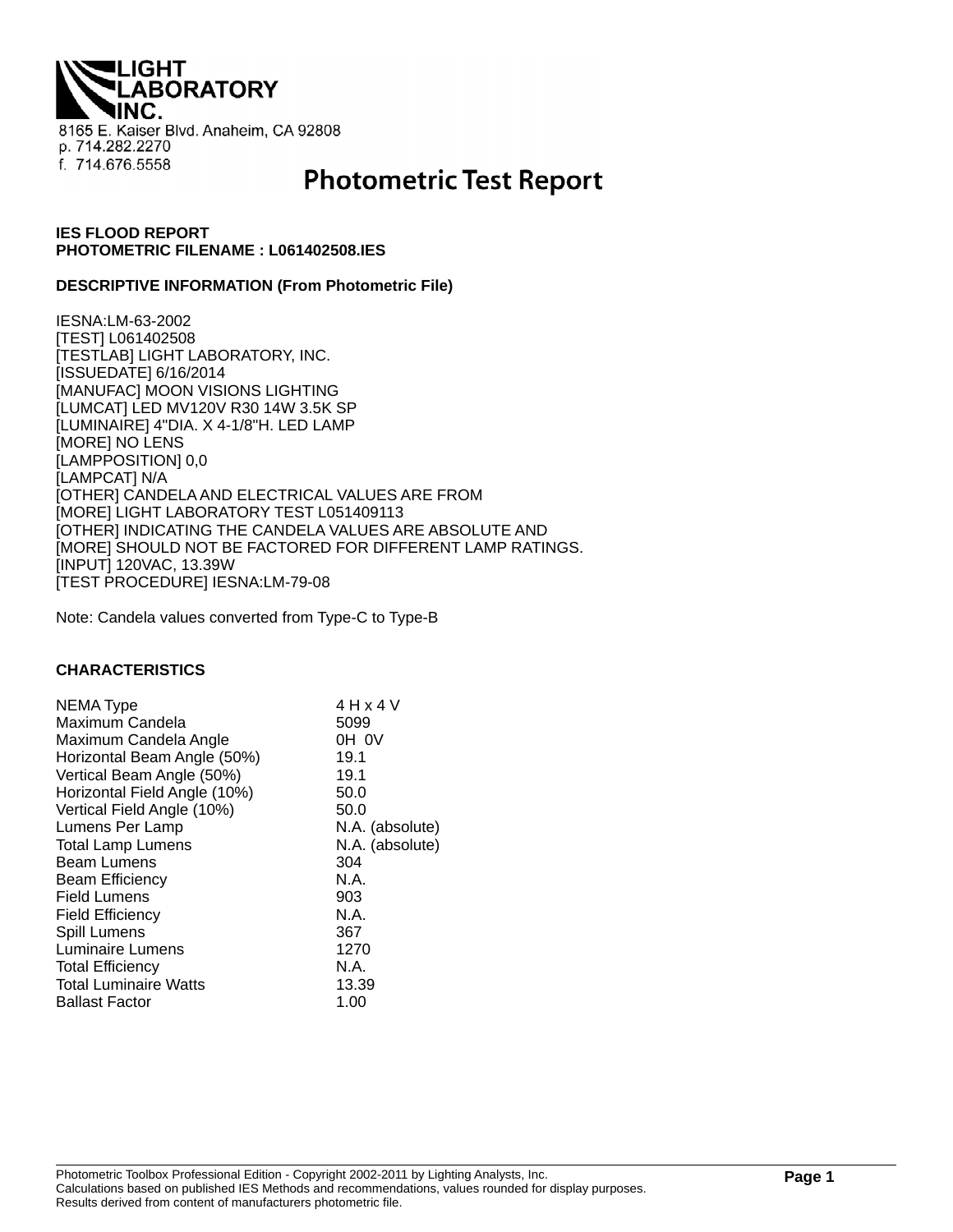## **IES FLOOD REPORT PHOTOMETRIC FILENAME : L061402508.IES**

## **AXIAL CANDELA**

| DEG.                                                                                                                                                                                                                                                                                                                                   | HOR.                                                                                                                                                                                                                                                                                                      | DEG.                                                                                                                                                                                                                                                                                                                                   | VERT.                                                                                                                                                                                                                                                                                                     |
|----------------------------------------------------------------------------------------------------------------------------------------------------------------------------------------------------------------------------------------------------------------------------------------------------------------------------------------|-----------------------------------------------------------------------------------------------------------------------------------------------------------------------------------------------------------------------------------------------------------------------------------------------------------|----------------------------------------------------------------------------------------------------------------------------------------------------------------------------------------------------------------------------------------------------------------------------------------------------------------------------------------|-----------------------------------------------------------------------------------------------------------------------------------------------------------------------------------------------------------------------------------------------------------------------------------------------------------|
| 90<br>85<br>75<br>65<br>55<br>47.5<br>42.5<br>37.5<br>33<br>29<br>25.5<br>22.5<br>19.5<br>17<br>15<br>13<br>11<br>9<br>7<br>5<br>3<br>$\mathbf 1$<br>0<br>$-1$<br>$-3$<br>$-5$<br>$-7$<br>-9<br>$-11$<br>$-13$<br>$-15$<br>$-17$<br>$-19.5$<br>$-22.5$<br>$-25.5$<br>$-29$<br>$-33$<br>$-37.5$<br>$-42.5$<br>$-47.5$<br>$-55$<br>$-65$ | 0<br>4<br>9<br>20<br>38<br>68<br>109<br>162<br>236<br>339<br>478<br>666<br>947<br>1242<br>1515<br>1827<br>2190<br>2685<br>3383<br>4131<br>4757<br>5085<br>5099<br>5085<br>4757<br>4131<br>3383<br>2685<br>2190<br>1827<br>1515<br>1242<br>947<br>666<br>478<br>339<br>236<br>162<br>109<br>68<br>38<br>20 | 90<br>85<br>75<br>65<br>55<br>47.5<br>42.5<br>37.5<br>33<br>29<br>25.5<br>22.5<br>19.5<br>17<br>15<br>13<br>11<br>9<br>7<br>5<br>3<br>$\mathbf 1$<br>0<br>$-1$<br>$-3$<br>$-5$<br>$-7$<br>-9<br>$-11$<br>$-13$<br>$-15$<br>$-17$<br>$-19.5$<br>$-22.5$<br>$-25.5$<br>$-29$<br>$-33$<br>$-37.5$<br>$-42.5$<br>$-47.5$<br>$-55$<br>$-65$ | 0<br>4<br>9<br>20<br>38<br>68<br>109<br>162<br>236<br>339<br>478<br>666<br>947<br>1242<br>1515<br>1827<br>2190<br>2685<br>3383<br>4131<br>4757<br>5085<br>5099<br>5085<br>4757<br>4131<br>3383<br>2685<br>2190<br>1827<br>1515<br>1242<br>947<br>666<br>478<br>339<br>236<br>162<br>109<br>68<br>38<br>20 |
| $-75$<br>$-85$<br>$-90$                                                                                                                                                                                                                                                                                                                | 9<br>4<br>0                                                                                                                                                                                                                                                                                               | $-75$<br>-85<br>-90                                                                                                                                                                                                                                                                                                                    | 9<br>4<br>0                                                                                                                                                                                                                                                                                               |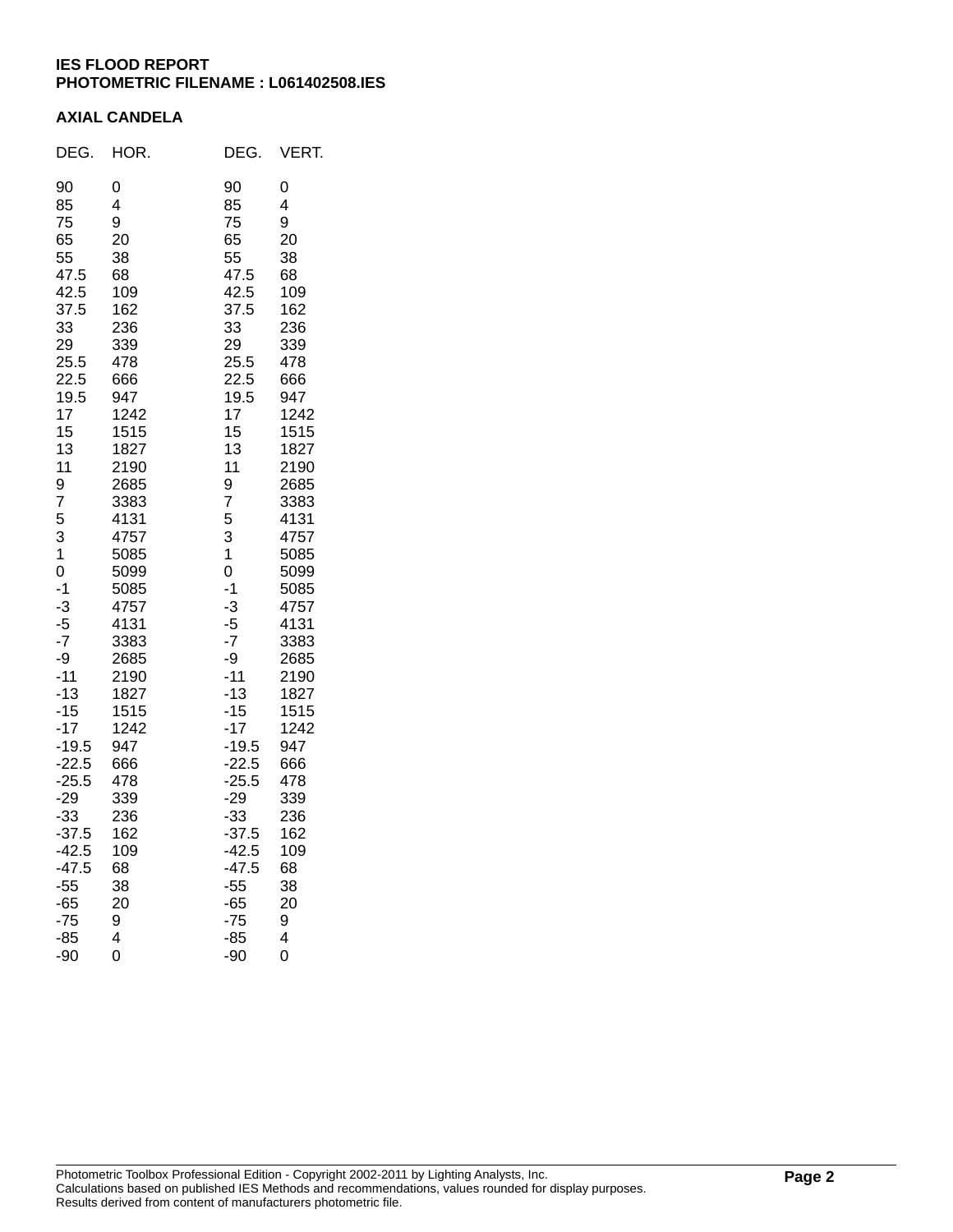## **IES FLOOD REPORT PHOTOMETRIC FILENAME : L061402508.IES**

## **AXIAL CANDELA DISPLAY**



Maximum Candela = 5099 Located At Horizontal Angle = 0, Vertical Angle = 0

H - Horizontal Axial Candela

V - Vertical Axial Candela